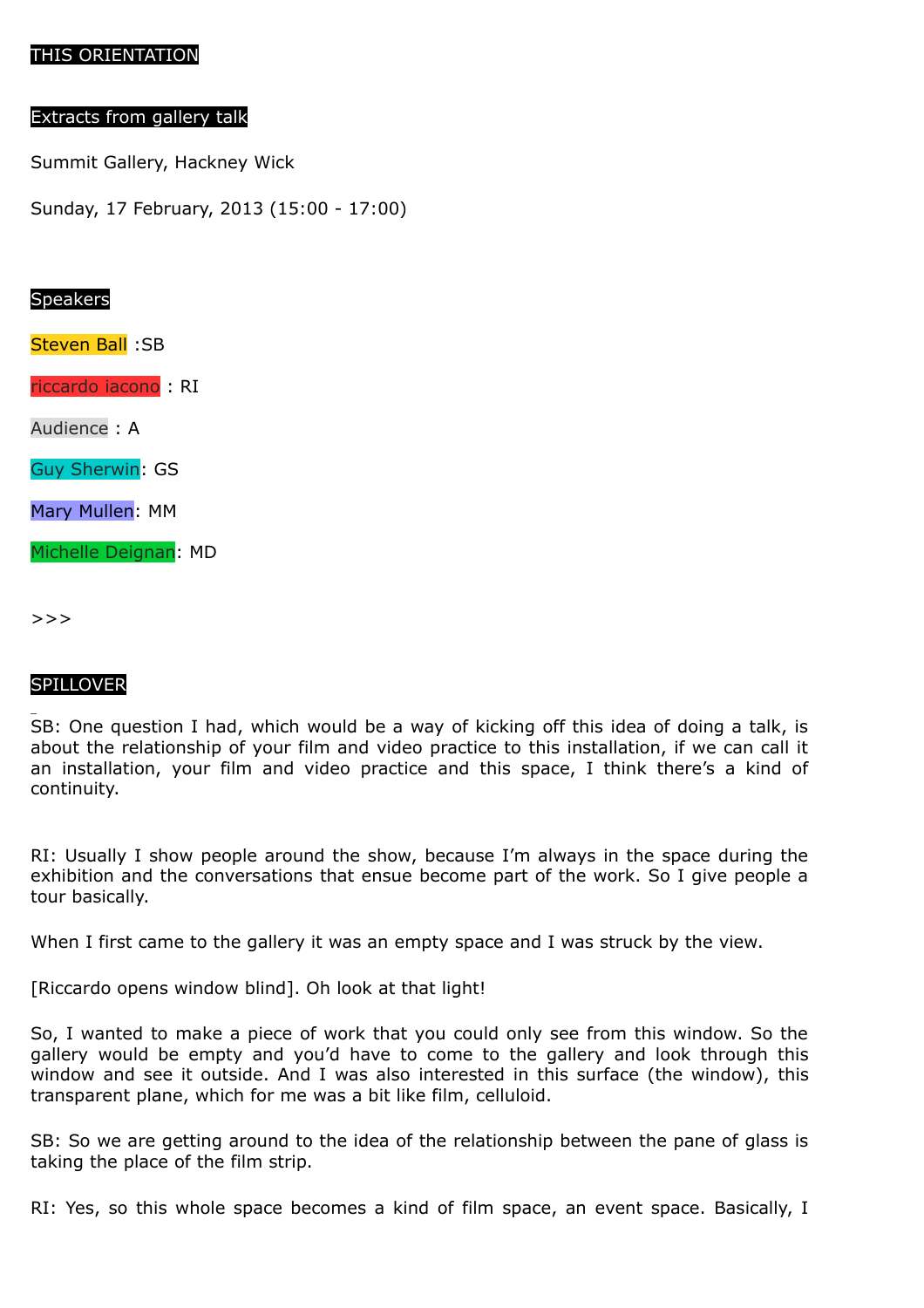wanted to make a camera-less film and when I first started painting on to film i didn't use a camera, but the abstract film that is showing over there, [\[SKZCP,](http://www.riccardoiacono.co.uk/projects/skzcp/) 1997/2000] that's one of my early works, made in the early 90s and it looks like its got a dark background but its actually painted onto completely clear film, just like that window, and it involves lighting from different angles so that it captures the textural qualities of the film and it makes the background look opaque. So I suppose I was trying to emulate those qualities with this window. But also, that film there requires the use of a camera. It couldn't exist without the use of a camera. So it's a composition for camera.

SB: That's something you were saying last time that I was here, that you'd been arranging the objects in the space to photograph them, and so actually, a visit to the space is not necessarily visiting a space that can be viewed within the space that it's in, but is primarily for the view of the camera. Is that still the case or have you since moved things around?

RI: I think it can be viewed in lots of different ways, with the naked eye, with a camera, with a photograph, with conversation actually. In the actual opening of the exhibition I was still hanging the show and people at the opening were actually helping me put things up. It was an event and creative process that involved other people, sharing and feedback.

SB: But the entire show has been like that.. It's continued to change.

RI: Its ended up pretty much as it started really.

SB: Well, no. I don't think so. It's quite different to the opening. There's a lot more in here.

RI: The starting point is when you come through the door, or it's when you actually read the press release and you get guided to a venue, to a place.

SB: Yes, but there are also other ways, like the website or the blog could be a starting point as well, because often it's the way things are disseminated if you like, via the blog and then they come back here. I mean, I noticed the way that we've been working on the blog things have become kind of manipulated and changed and reordered and edited, just in that space, if it is a space, as much as they have in here. So I see it as a completely dynamic environment, not just the environment of the room, but the environment the show projects itself into outside of the room. Also I find it interesting the way that the immediate surrounding area finds its way into the space, with the tyres and the photographs of the view from out there and various other things. So there's this kind of continual spillover from one space to the other.

# WORK IN A DIFFERENT LIGHT

RI: This piece here (digital painting printed on PVC banner material) is a still from one of my digital animations and was actually on a rooftop outside. It was wrapped around a piece of wood, one of these pieces of wood here and it was going to stay on the rooftop, so you would see it from that window. I did put it there but it was really windy, so I had to take it down and bring it back in, because I thought it might kill somebody. There are various pivot points that the work revolves around, this is one of them. It's an early digital painting. I used it as part of a computer animation (Cold Tape, 2000). I'd never actually printed it.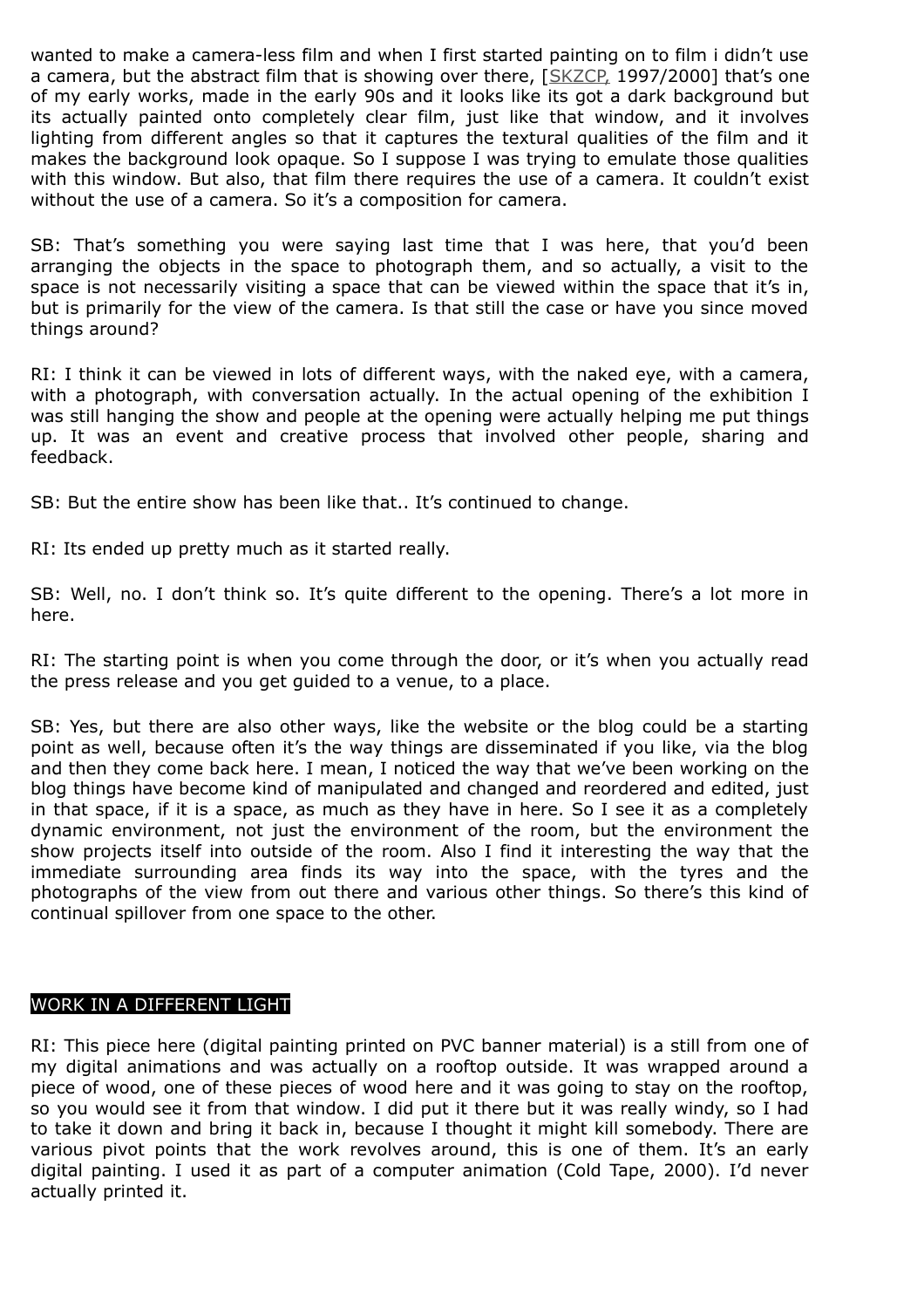It was an opportunity to look at my work in a different light, because previously it's either been on my computer screen or on video. I work a lot with computers now and I find it very difficult to get a sense of what you are working with in terms of what kind of materials, until you actually print it out. There are so many different ways of outputting digital images, you have to modify them for different media. So I took the opportunity to see what it would look like as a PVC print. Then I had all these other photographs that I'd taken on my mobile and I did get some printed as C-type prints that I was going to mount on aluminium-dibond, which if you go to photographic exhibitions you will see these frameless mounts, floating photographs, very slick; but there was no contact.

[Riccardo points to hand-cut photographs on the wall]

These were originally tests, which i printed out on an inkjet printer at home. So I was actually able to touch them and feel the the paper weight, feel them as physical objects. For me that was really exciting, to think that this thing that i had originally created incomputer or captured with a camera could be touched and manipulated in another way. It could capture light and have more of a physical presence in the space.

# CRAZY, THOUSANDS OF IMAGES AND VIDEOS

SB: You are always taking photographs on your phone. It has been a kind of constant presence.

RI: I've got this project that's been running for two years. It's called [Lamp Posts](http://www.riccardoiacono.co.uk/projects/lampposts) (2010-13) and basically I take photographs all the time, almost every five steps. It takes me ages to go to the corner shop.

SB: I know. I've been there.

RI: It really does. It takes absolutely ages. I have amassed this crazy, thousands of images and videos that I have shot, focussing on very tiny things. Some of them are showing in this exhibition. You know, I could only show you a handful. It would be too overwhelming… In fact I thought, when I was first offered the opportunity to show here, that just maybe one or two would be enough: just something small. Most memories, precious moments are very brief and just to have one image, one moment captured on video and presented, framed in an empty space would be a perfect way to show and give it focus. Then I got carried away.. as you can see.

SB: Something that interests me about that aspect of the work you do, is these little observations of details in the world that otherwise would seem to be completely mundane and incidental and accidental. You draw attention to them, but at the same time instead of taking just one small image and saying okay this is a very particular thing that I am interested in, you have thousands of them, literally thousands, probably how many?

RI: I have lost count. I've stopped counting

SB: So it's interesting that you decided to print out only a handful of them for this show.

RI: It was like dipping my hand in a lucky bag. It really was. I hadn't sorted them. They were in lots of folders and I just dragged them across and threw them on the timeline and burnt them to disc.

So there is a bit of chance involved.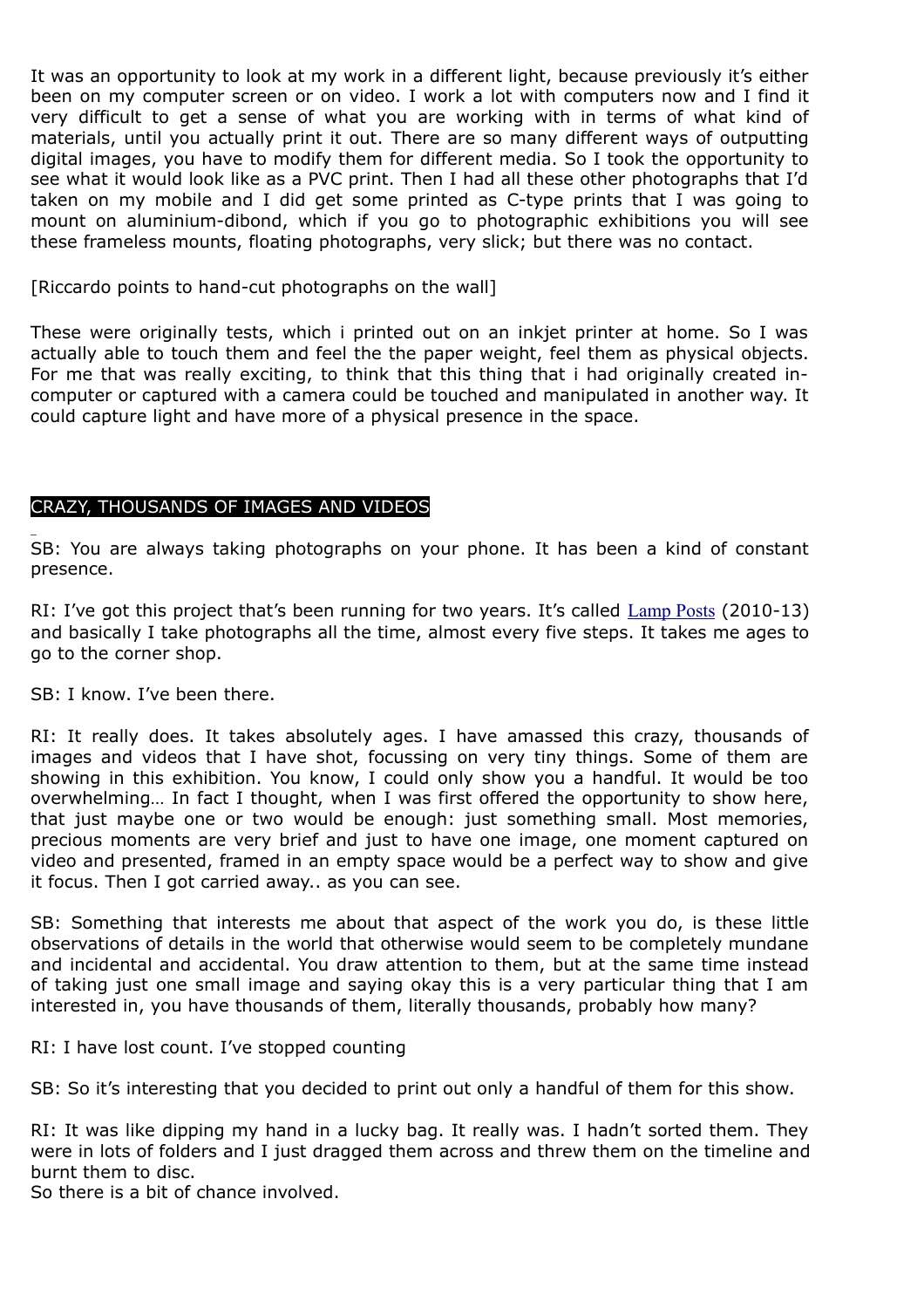SB: But its the same kind of chance process as when you are wandering around and taking photos in the first place.

RI: Yes. There are chance encounters. It's not that I go somewhere with the intention of capturing an image. I just record things that I encounter along the way.

### THREE DIMENSIONAL PAINTING

RI: It's worth noting that I have been working in this space for the last two weeks. What you see here. It's not always been like this. That big area of blue happened over time. You are kind of walking into a photograph and you are animating the photograph as well by your presence. This monitor was just a regular monitor at first and gradually the tape (gaffa/sellotape) moved from the wires to the wall, the ceiling, down the other wall, the surfaces and onto the monitors. Just like the window where I am exploring refraction through the glass, I started using sellotape and paper to control the amount of light coming off the screen. That photograph was over there and these videos were playing as well and then gradually I started switching monitors off and began thinking of the objects used for presenting things as sculptural forms.

SB: What's nice about that is that it's kind of emblematic of the whole show. You don't really seem to make any distinction between your materials and your media and the stuff that you bring into the show. It can be a photograph. It can be a video. It can be on a screen. It can be a bit of tape, you know some blue paint on the wall. It can be a conversation you are having on the phone. All of these things seem to find their way back into the work. This is an ongoing process of evolving consciousness or something, if that's what we can call it.

RI: Yes. I started out as a painter and the way I got into film I suppose was with an interest in the activities in the space surrounding painting. So sound and light, people talking… the space and people's state of mind and what they were actually bringing to the image, how they actually encountered it. So I started to explore the relationship between the painting and the environment. I became more interested in sculptural form and that led me to the realm of filmmaking, which is also a sculptural medium.

SB: I was also thinking about materials and media a sort of indifferentiation between all those things, both in the show and in your practice generally. You come from painting considered as a three dimensional practice in a way.

#### HACKNEY WICK

A: There seems to be a lot of Hackney Wick in here, in terms of the objects you've chosen. Is that because you are here in Hackney Wick or is that a specific choice?

RI: Well, I used the tyres because at the opening I thought that the space would be full of people and I thought they would prevent you from seeing the works if they were on the ground, so I used them to raise the monitors. We didn't have any plinths and I didn't have time to make anything and it didn't seem appropriate to use plinths so I found some tyres outside. I also wanted a bench for people to sit on because I knew that some of the work would take time to view. I mean, the space is designed to make people feel relaxed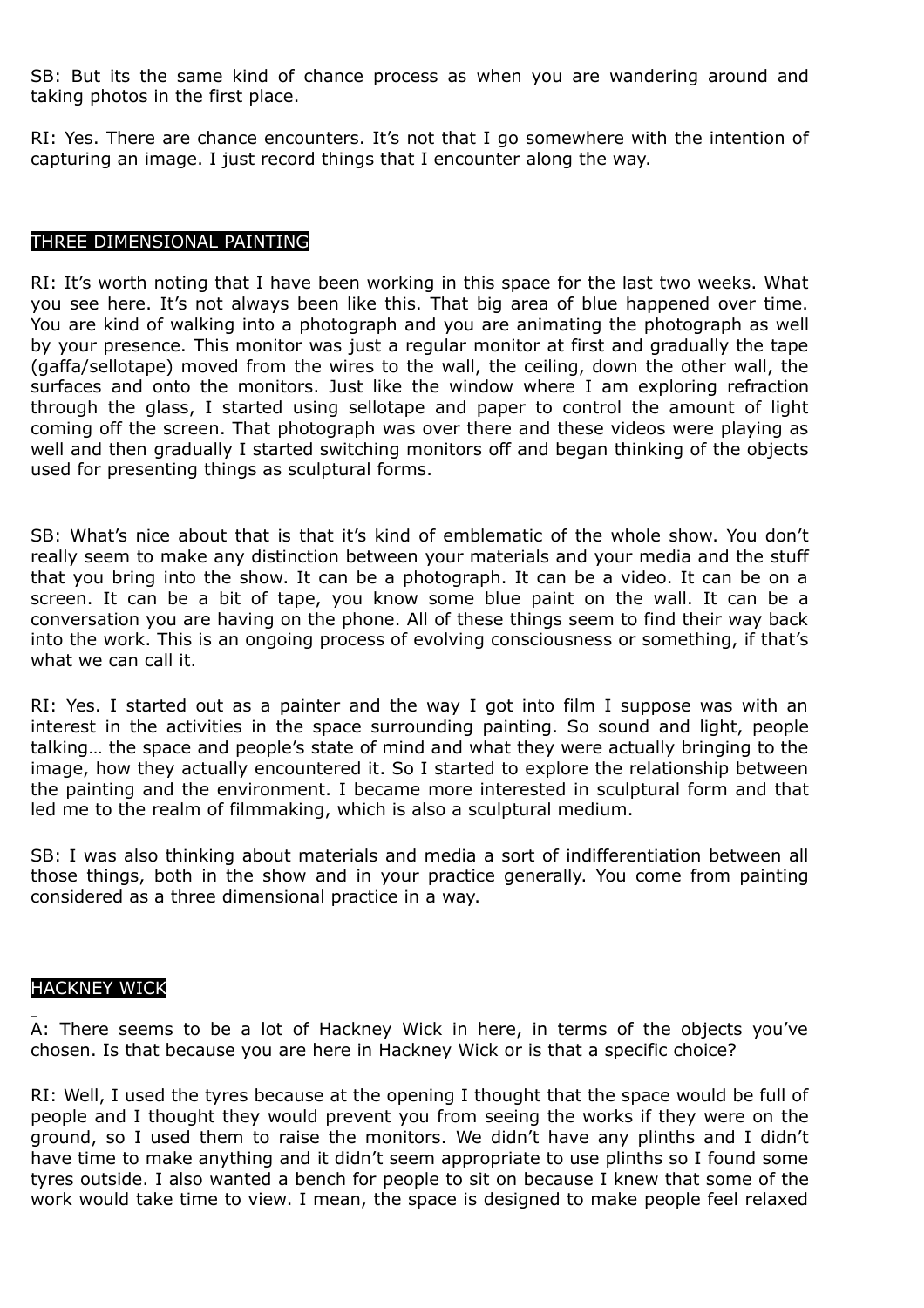rather than inhibited as most gallery spaces do. That's why I painted the edges of the floor and the photographs are quite sensual objects. Yes, there is a lot of outside inside.

A: The objects, as well as the way they are arranged is very natural.

RI: Yes. It's a kind of lived-in creative space.

A: There are no definite associations between the way something has been laid out and something else has been laid out. It's very relaxed.

RI: It's almost like an observation that I have captured by way of this kind of process that imitates what is happening outside, but it's not really contrived. These pieces of paper are the offcuts of the photographs made when I was mounting them and they fell to the ground and I quite liked the way they fell to the ground and then I started putting them back on the wall again as you can see. I didn't have any slides but I had two slide projectors, so I made some makeshift slides with that (glass) tabletop. The wood is from the yard outside.

There is a mural outside as well, that you can see. Apart from this (PVC print) that was outside but is now in here, there is a mural that you can see through the window. There is a car park down below which you probably walked past, and there are lots of murals, then there is a big white wall on the other side that I painted. Its marks are based on some writing on the canal and the car park is also used for burning wood, so I painted the flames and the steps up to Hackney Wick station as well. I had to do it quite quickly.

# I LIKE TO WORK IN THE DARK

RI: The show is also about how whenever you see something in a different place or time it changes. So one of the ideas feeding into this exhibition is how these old works presented alongside newer works, how light might be reflected off them and what kind of correspondences they might have in the same proximity. Also working with them and transferring them into different media as well; transferring that digital image into a PVC print and printing onto paper and then cutting it up and collaging them. I mean it's very much a collage of different works.

They are different works but in this exhibition they form one work. They are integrated. It's about how they relate to one another, how they relate to this space and how people encounter them. So in order to get to this image, you have to come up the lift. You have to walk through this space and your peripheral vision is preoccupied with all this noise, but the focal point is me. I draw you to this object. I'm actually doing it now. I'm controlling the amount of time you spend looking at this object as well. So it's another form of time manipulation, time control and time management, framing. Conversation is a way of framing things.

Another thing is that, I like to work in the dark. I like to improvise. I mean its great to have an idea, but that for me is just a starting point and it will prompt me to take an action. That action will lead to a shift in perspective. It will move me from one place to another and raise new opportunities and perspectives and I like to address those engage with them. I like to be open to what's happening around me rather than just staying on the spot. We do need these frameworks to get around though sometimes we have problems getting out of them.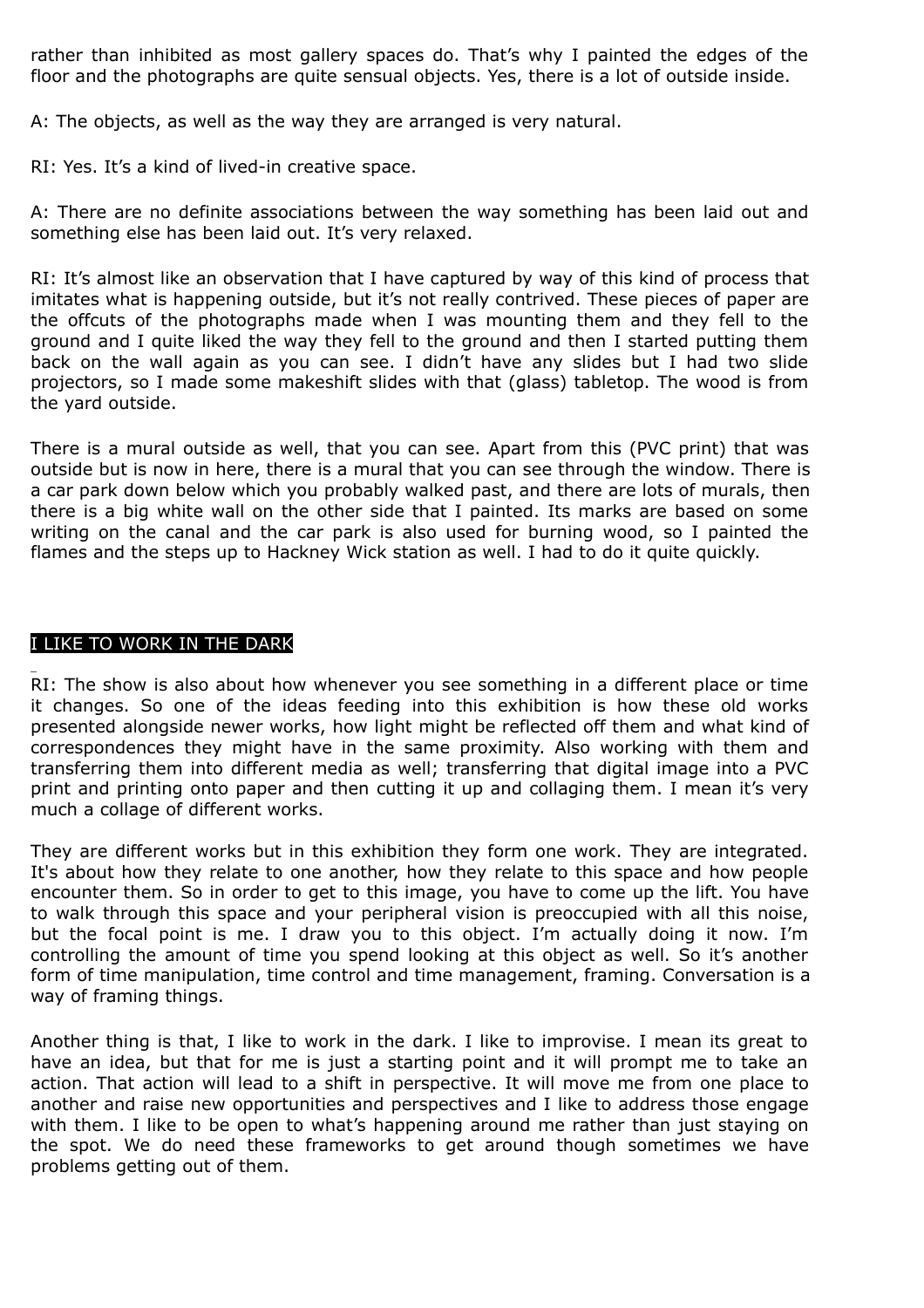# MANY THINGS IN CONTINUAL FLUX

SB: Your earlier work consisted of fairly discrete pieces using specific media: a film, a video piece, maybe a painting, and so on. Then a few years ago in The No Show at Castlefield Gallery in Manchester, you included a whole lot of media and objects all at once, you continually changed the exhibition as it went along, which became quite recursive as you documented the show and then represented those recordings back in the space, and so on. There's a similar kind process going on here, it's a kind of atomisation, with parts of things exploding all over the place, many things in continual flux and a sense of controlled chaos, which is part of the way you work. You're moving things around. It seems as though you don't quite know where things are going to go yourself, so then the visitor doesn't know where to find things next time.

RI: This was something I had a chat with Carmen Billows about, how when you make a piece of work you make your own sense of things, you make your own world if you like and then when you've finished it, it becomes something quite separate. It's a bit like a culture shock, the creative process is very unstable ground. When you leave it you find ways of grabbing hold of something. You make something and then you let go of it and grab onto something else, words or just another framework for putting that in context, so you can share it with other people. For me that's a shift in perspective, a cultural shift. When you are between works and sharing it, you are actually moving between different media and vantage points and different viewing systems and distribution networks, communication networks.

SB: So does this exhibition exist only in the process of doing that, as an abstracted process and you can only see what it is after you've done it?

RI: But even then you don't know what it is. I'm still thinking about that abstract film (SKZCP) that I started in 1994 and my idea of it still changes. When I was making it I had so many ideas that came to mind and I tried to somehow work them in there and then I forgot about them and then I saw it as something else, because I saw them all within this timeframe and I had certain motives for looking at it, certain interests, preoccupations that were concealing the whole picture. The whole picture is never really fully presented or experienced all at once.

# DO YOU NEED A GALLERY?

GS: I was just wondering what your attitude to working with a gallery is. I mean, do you need a gallery?

RI: I don't rely on galleries. Art can be distributed in any medium; as long as it can take the form of a communication it can be distributed in any medium, anywhere, so I don't feel bound to the gallery system, but I do think it's interesting.

MD: Ok. So you are talking about the gallery system.

RI: It's a system just like photography is a system. Obviously, it's important that my work is shared and there is a medium to do that. So yes, I do need galleries in that respect, but I'm not dependent on this kind of gallery system.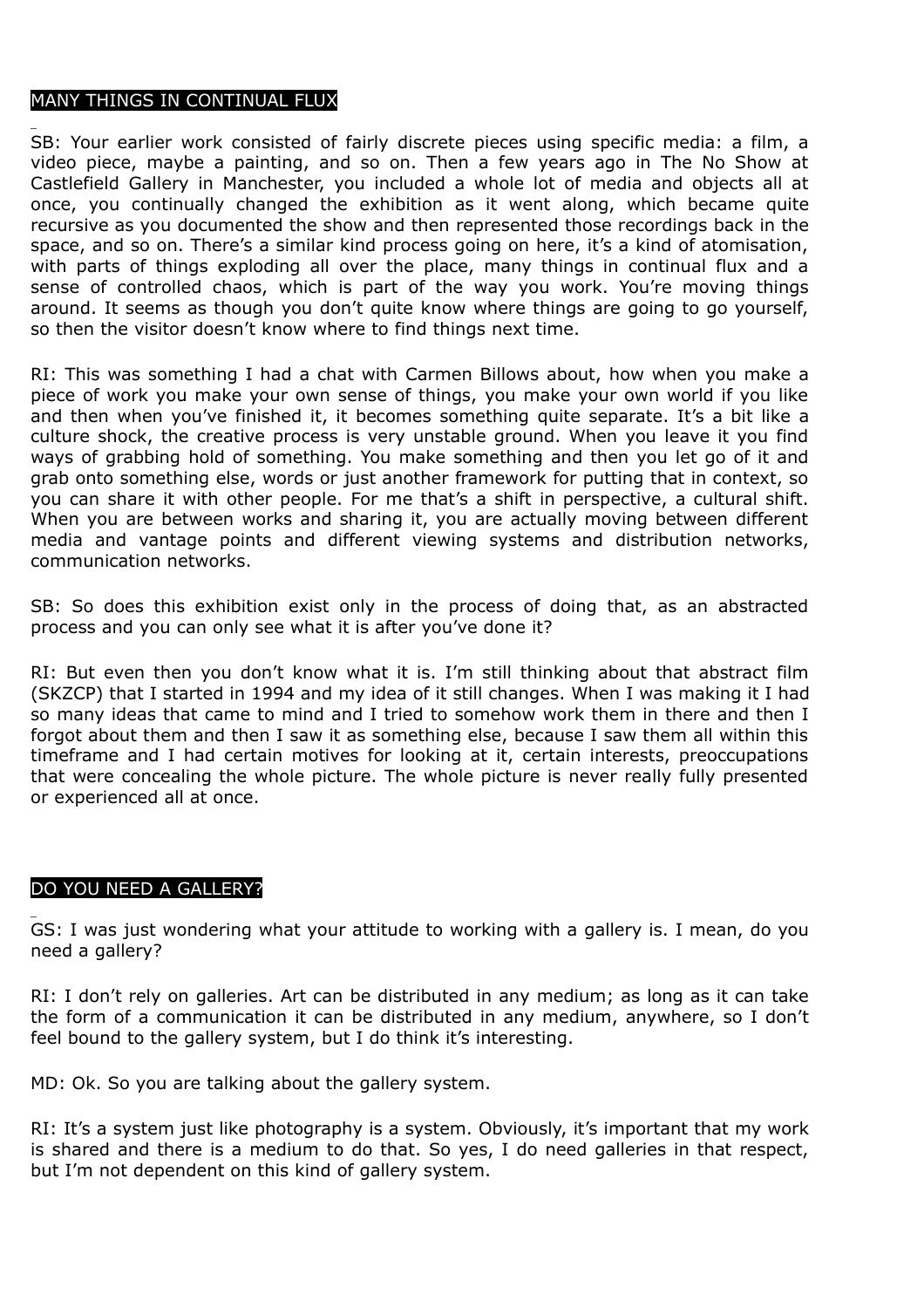SB: But of course this show would never have happened without this gallery because it's been made in, with and for this space.

RI: Yes. It's a response to the properties, the architecture, its location, and people.

SB: Guy's question could also about the institutionalisation of art practice in a way. Your work kind of resists commodification at every level. There is no way for this show, as a work, to be considered a stable enough object to be commodified at any point in it's existence. In the mainstream commercial gallery scene commodification is incredibly important because it's based on capitalist models of buying and selling. I can't see your work fitting into that in any shape or form. Or am I wrong? Would it or would you want it to?

RI: Yes. I don't make work to make money, but it would be nice if somebody gave me money to make work.

### THROWING PEAS AND OTHER THINGS

[Riccardo directs the audience to a video screen leaning against the wall at the other side of the gallery]

RI: The video here, I don't know if I mentioned this earlier, is actually of the pea prints at night. The glass, the view through the window at night and the marks are actually pea blemishes.

SB: Tell us about the pea throwing. You mentioned the pea prints..

RI: Ok. What do you want to know about them?

SB: Well I don't know if people are aware of your pea throwing practice.

RI: I have made lots of videos that involve throwing peas. I guess it started out as a playful thing as a child, but also I'd been reading a lot of Paul Virilio's writing and Sun Tzu's, The Art of War. I was basically interested in observation and conflict, how to manage time, space and energy. Virilio writes about the camera and how it was used to surveil terrain and access information and bring it back to your location. I guess that's where the throwing thing comes in. It's about connecting to something that's in the distance and recording the sound and image that comes back. So you throw it and you capture the sound and the image of whatever you are throwing it at. So, it's a way of sound and image sampling really. It started out like that.

I was interested in colour and questions about nature and genetics. One of the first genetic experiments was done on peas and it occurred to me that this thing wasn't as natural as I thought it was. It looks untouched, beautiful green yet it has been treated. I wanted to question what we see, and think about what is happening beneath the surface; to interrogate both the environment and the medium that we use to see and survive.

#### GS: Did you throw the drapes?

RI: The drapes? No, that was staged. I haven't thrown any drapes. That is something that you might have seen in one of my videos where I have been throwing wet pieces of cloth, but this cloth was never wet. I just used it to filter light and help guide people's attention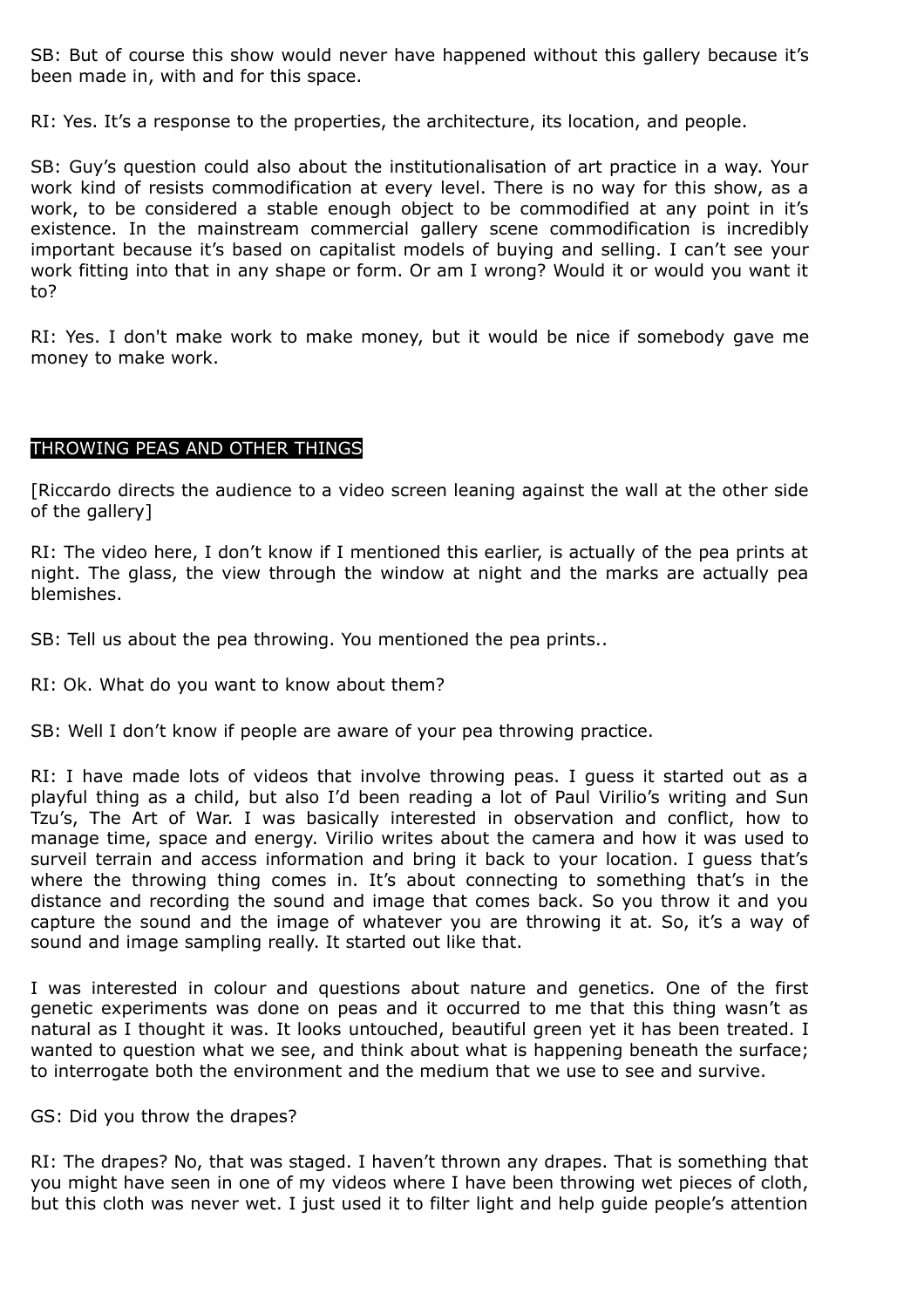through the space and focus on different parts of the space, to frame the window and force you to move around in order to encounter an object at a different angle, to create kind of obstacles.

GS: Have you thrown anything apart from peas and wet flannels and things?

RI: I've thrown socks, wood, garbage. I've worked with leaves.

GS. You've thrown leaves?

RI: Well, petals.

GS: What at?

RI: In the river. I was picking the heads off flowers and throwing them in the river and basically it's all recorded on video and then it's edited so you get this kind of raining petals that were targeted at different things I was looking at. The same with the peas. The pea videos are all edited.

I did a piece for a screening in Madrid [\(Cinema Piece,](http://www.riccardoiacono.co.uk/projects/shooqui/cinemapiece) 2006) where I asked the audience to throw things. I had done a screening of throwing videos and at the end I asked the remaining audience to throw something at the screen and I threw them back. They threw the programme notes, their shoes, socks. They threw cigarette lighters, cigarettes, chewing gum. They threw their sweaters

GS: At you?

RI: At the screen! I videoed that and walked round to the front and I threw it back at them.

GS: You weren't throwing things at the camera?

RI: No.

SB: Is it the case that most of this throwing activity is for the camera?

RI: It is. It's a process, just like the painted film. It requires a camera to make sense. Though in the Madrid performance, the camera was almost obsolete. It was almost like a camera-less film if you like. Like a belly button.

SB: It's interesting that you were still in a cinematic space. You were in a screening room. Film happens to be shown.

RI: Well, basically I asked them to make a projection and throw something at the screen. It's interesting what they came up with and it was fun.

### DISORIENTATION

MM: Is movement a big part of your work would you say?

RI: Yes absolutely. [Riccardo points to the monitor showing SKZCP] That is as much an